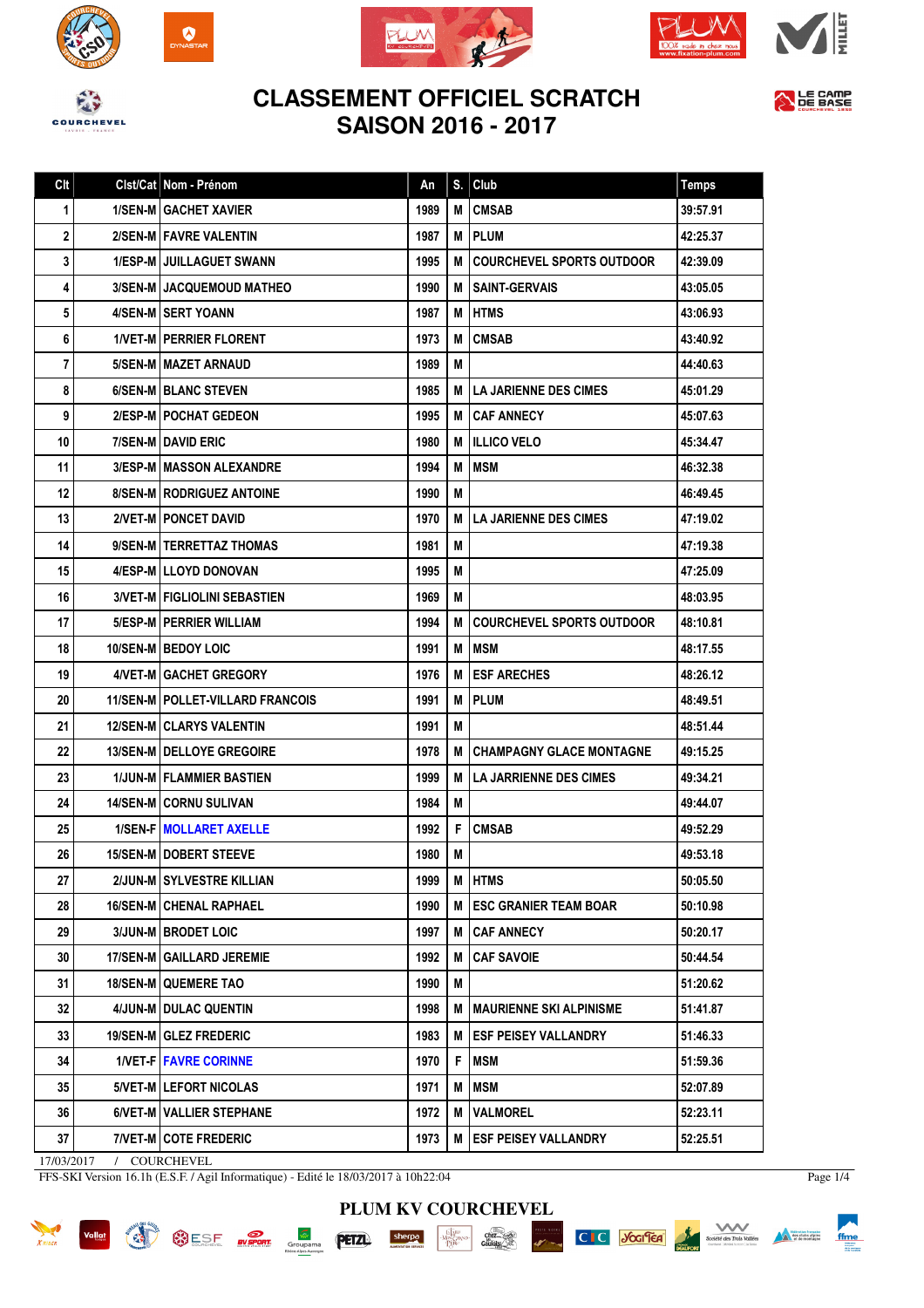| Clt | Clst/Cat Nom - Prénom                       | An   | S. | Club                             | <b>Temps</b> |
|-----|---------------------------------------------|------|----|----------------------------------|--------------|
| 38  | 20/SEN-M JACQUARD PASCAL                    | 1979 | M  | <b>FAVERGES</b>                  | 52:45.78     |
| 39  | <b>8/VET-M   ALLANOS ETIENNE</b>            | 1964 | M  | MSM                              | 52:52.67     |
| 40  | 9/VET-M   TRESSERRE GILLES                  | 1970 | M  |                                  | 52:57.46     |
| 41  | <b>10/VET-MISOYARD HERVE</b>                | 1968 | М  |                                  | 53:18.01     |
| 42  | <b>11/VET-MIFEIGE NOEL</b>                  | 1961 | M  | <b>ESF MEGEVE</b>                | 53:55.52     |
| 43  | <b>12/VET-M CHEVALLIER LAURENT</b>          | 1971 | M  | <b>CAF ALBERTVILLE</b>           | 54:01.44     |
| 44  | <b>13/VET-M   POPOVITSCH YANN</b>           | 1974 | M  | <b>COURCHEVEL SPORTS OUTDOOR</b> | 54:04.11     |
| 45  | 5/JUN-M GONTHARET HUGO                      | 1999 | M  | <b>HTMS</b>                      | 54:09.15     |
| 46  | 14/VET-M   BEQUILLEUX FRANCK                | 1968 | M  | <b>PLUM</b>                      | 54:09.71     |
| 47  | <b>15/VET-M JUPPET PASCAL</b>               | 1968 | M  | <b>HTMS</b>                      | 54:16.77     |
| 48  | <b>1/SVET-M KUONEN PETER</b>                | 1951 | M  | <b>ECS MONTANA-CRANS</b>         | 54:35.24     |
| 49  | <b>16/VET-M   AMBROSINI JEAN-CHRISTOPHE</b> | 1967 | M  | <b>ESF AIME LA PLAGNE</b>        | 54:38.93     |
| 50  | 21/SEN-M   MONIER QUENTIN                   | 1993 | M  |                                  | 54:43.45     |
| 51  | <b>17/VET-M I MONNET SERGE</b>              | 1976 | M  | <b>DEVERS EN CHARTREUSE</b>      | 55:09.82     |
| 52  | 2/VET-FIJUILLAGUET CATHERINE                | 1962 | F  | <b>COURCHEVEL SPORTS OUTDOOR</b> | 55:10.22     |
| 53  | <b>18/VET-M   CHEDAL-ANGLAY JOSEPH</b>      | 1959 | M  | <b>COURCHEVEL SPORTS OUTDOOR</b> | 55:13.18     |
| 54  | <b>19/VET-MIGORRY FRANCK</b>                | 1971 | M  | <b>ESF MERIBEL</b>               | 55:13.93     |
| 55  | 20/VET-M GERAUD XAVIER                      | 1972 | M  | <b>COURCHEVEL SPORTS OUTDOOR</b> | 55:40.82     |
| 56  | 3/VET-F   DUC STEPHANIE                     | 1975 | F  |                                  | 55:48.45     |
| 57  | 21/VET-MIPAYN YVES                          | 1958 | M  | <b>ESF PEISEY VALLANDRY</b>      | 56:07.05     |
| 58  | 22/VET-MILECERF LAURENT                     | 1971 | M  | <b>MSM</b>                       | 56:08.40     |
| 59  | 22/SEN-M WARTEL ROMAIN                      | 1980 | М  |                                  | 56:12.27     |
| 60  | 23/SEN-M VIALE ROMUALD                      | 1981 | М  |                                  | 56:28.35     |
| 61  | 2/SVET-M GACHET RENE                        | 1955 | M  | <b>CMSAB</b>                     | 56:31.90     |
| 62  | 23/VET-M   DOMERGUE BERNARD                 | 1958 | M  | ESF AIME 2000                    | 56:33.19     |
| 63  | <b>24/SEN-M   PROUST ALEXANDRE</b>          | 1982 | M  | <b>COURCHEVEL SPORTS OUTDOOR</b> | 56:33.29     |
| 64  | 25/SEN-M DAME GUILLAUME                     | 1983 | M  | <b>ESF VAL CENIS</b>             | 57:04.18     |
| 65  | 26/SEN-M   DELETOMBE BAPTISTE               | 1989 | M  |                                  | 57:13.38     |
| 66  | 27/SEN-M BOIS DENIS                         | 1982 | M  | <b>HTMS</b>                      | 57:14.19     |
| 67  | 4/VET-FIBAU GERALDINE                       | 1970 | F  | MSM                              | 57:24.33     |
| 68  | 24/VET-M   BENOIT MICHAEL                   | 1975 | M  | <b>ESF COURCHEVEL 1850</b>       | 57:29.94     |
| 69  | 6/ESP-M   HOERTH LUC                        | 1996 | M  | <b>VALMOREL</b>                  | 57:41.02     |
| 70  | 25/VET-M FILLATRE JEAN-LOUIS                | 1963 | M  | <b>ESF MERIBEL</b>               | 58:02.21     |
| 71  | 26/VET-M   FLAMMIER VINCENT                 | 1971 | М  | <b>LA JARRIENNE DES CIMES</b>    | 58:03.96     |
| 72  | 28/SEN-M BES PIERRE                         | 1989 | м  | AIN ROC                          | 58:06.41     |
| 73  | 27/VET-M SILVESTRE LIONEL                   | 1975 | M  | <b>HTMS</b>                      | 58:15.31     |
| 74  | 29/SEN-M   NEGRO SEBASTIEN                  | 1989 | M  | <b>CMSAB</b>                     | 58:34.39     |
| 75  | 28/VET-M   FERVENTIN STEPHANE               | 1967 | М  | <b>FAVERGES</b>                  | 58:48.91     |
| 76  | <b>5/VET-F   POMMAT STEPHANIE</b>           | 1976 | F  |                                  | 58:58.71     |
| 77  | 29/VET-M   BARBIER BRUNO                    | 1975 | M  |                                  | 59:00.90     |
| 78  | <b>30/VET-M   CHARPENTIER CYRIL</b>         | 1973 | M  | <b>CHAMOUX</b>                   | 1h00:11.30   |
| 79  | <b>30/SEN-M   MARTIN LAURENT</b>            | 1980 | M  |                                  | 1h00:15.19   |

17/03/2017 / COURCHEVEL

FFS-SKI Version 16.1h (E.S.F. / Agil Informatique) - Edité le 18/03/2017 à 10h22:05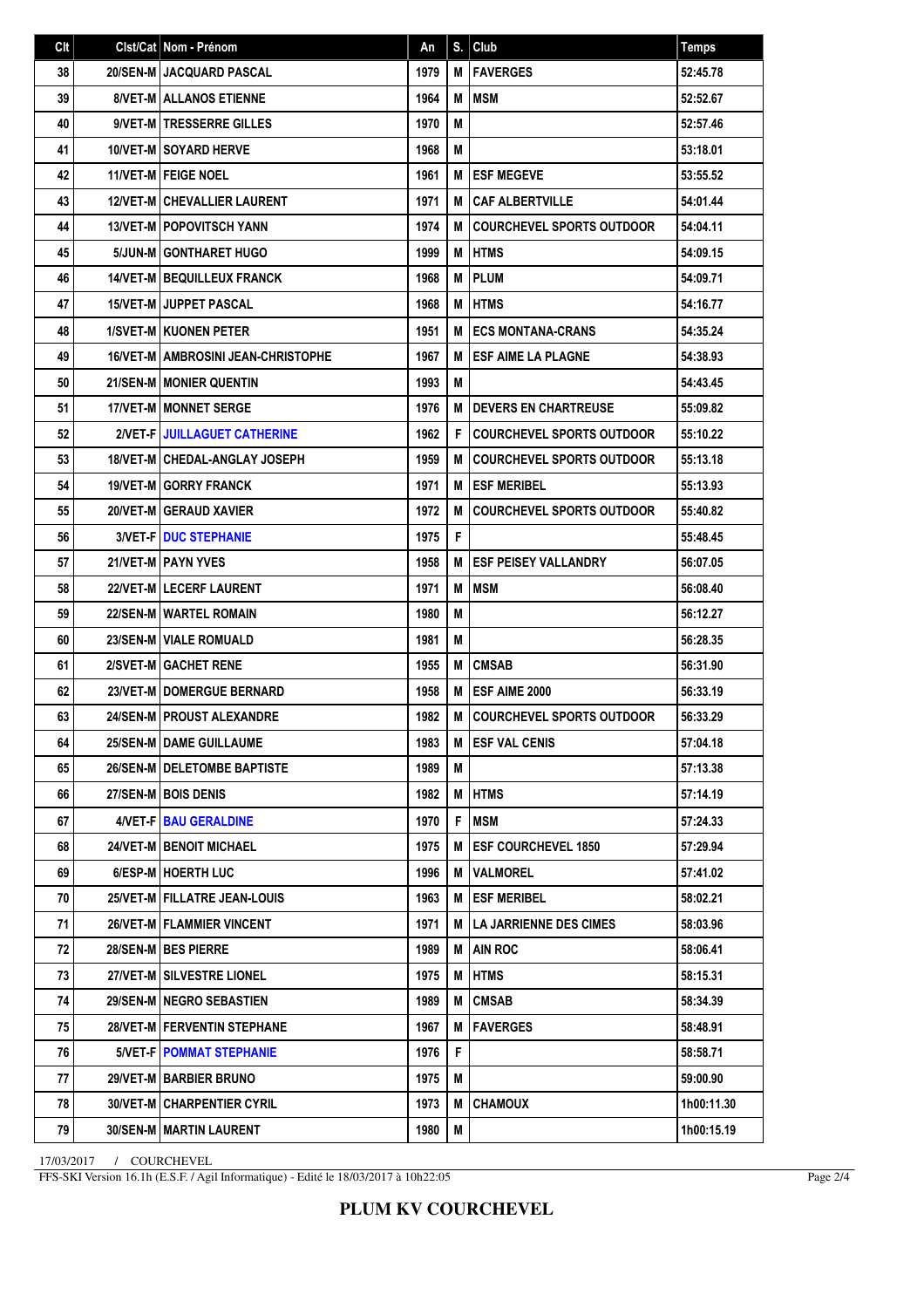| Clt | Clst/Cat Nom - Prénom                 | An   | S. | Club                             | <b>Temps</b> |
|-----|---------------------------------------|------|----|----------------------------------|--------------|
| 80  | 31/VET-M   MERRANT JEAN-YVES          | 1961 | M  |                                  | 1h00:33.00   |
| 81  | 31/SEN-M   PERRET HERVE               | 1978 | M  | <b>ESF COURCHEVEL 1850</b>       | 1h00:40.53   |
| 82  | <b>32/VET-M LAMBERT PIERRE</b>        | 1976 | M  |                                  | 1h00:41.10   |
| 83  | <b>32/SEN-M LARMIT CHRISTOPHER</b>    | 1988 | M  |                                  | 1h01:04.76   |
| 84  | 33/SEN-M HEBERT PIERRE-YVES           | 1989 | M  |                                  | 1h01:29.93   |
| 85  | <b>34/SEN-M BERTAGNOLES VALENTIN</b>  | 1990 | M  |                                  | 1h01:34.66   |
| 86  | 2/SEN-F MILLISCHER ANNE-LISE          | 1987 | F  | MSM                              | 1h02:31.49   |
| 87  | <b>3/SEN-FILEFAILLET ANAIS</b>        | 1989 | F  |                                  | 1h02:32.94   |
| 88  | 33/VET-M   HAERTH LUC                 | 1966 | M  | <b>VALMOREL</b>                  | 1h02:35.26   |
| 89  | 6/VET-FILATHURAZ VERONIQUE            | 1968 | F  | <b>COURCHEVEL SPORTS OUTDOOR</b> | 1h02:36.78   |
| 90  | <b>7/VET-FIDU CREST BLANDINE</b>      | 1975 | F  | <b>HTMS</b>                      | 1h02:40.09   |
| 91  | <b>8/VET-FIROUSSET MELANIE</b>        | 1976 | F  | <b>CMSAB</b>                     | 1h02:56.35   |
| 92  | <b>35/SEN-M GARI CHRISTOPHE</b>       | 1987 | M  |                                  | 1h03:01.66   |
| 93  | <b>34/VET-M   PINET FREDERIC</b>      | 1977 | M  |                                  | 1h03:35.38   |
| 94  | <b>35/VET-M GIRARD GREGORY</b>        | 1975 | M  |                                  | 1h03:39.94   |
| 95  | <b>36/VET-M GIRARD GREGORY</b>        | 1974 | M  |                                  | 1h03:50.78   |
| 96  | <b>36/SEN-M GARCIA SEVERIN</b>        | 1986 | M  | <b>CAF MHT</b>                   | 1h03:53.84   |
| 97  | <b>4/SEN-FILACORDAIRE LUCIE</b>       | 1991 | F  | <b>CAF CHAMBERY</b>              | 1h04:01.99   |
| 98  | <b>37/VET-M I BRY STEPHANE</b>        | 1968 | M  | <b>ESF COURCHEVEL 1850</b>       | 1h04:02.69   |
| 99  | <b>37/SEN-M   VERTHIER REMI</b>       | 1985 | M  | <b>IMHT</b>                      | 1h04:04.67   |
| 100 | <b>38/SEN-MIPOUPON SYLVAIN</b>        | 1984 | M  | <b>CAF VANOISE TARENTAISE</b>    | 1h04:07.52   |
| 101 | <b>39/SEN-M CIPIERRE SEBASTIEN</b>    | 1987 | M  | <b>COURCHEVEL SPORTS OUTDOOR</b> | 1h04:40.83   |
| 102 | <b>40/SEN-MICRENN ROBIN</b>           | 1987 | M  |                                  | 1h04:41.71   |
| 103 | <b>7/ESP-M BERNABEU FLORIAN</b>       | 1994 | M  |                                  | 1h05:31.31   |
| 104 | <b>38/VET-M PEYTAVIN MARC</b>         | 1965 | M  |                                  | 1h05:48.68   |
| 105 | 39/VET-M   DELETOMBE PHILIPPE         | 1958 | M  | <b>CAF CHAMBERY</b>              | 1h05:50.49   |
| 106 | 40/VET-M PETITJEAN ROBERT             | 1959 | M  | <b>COURCHEVEL SPORTS OUTDOOR</b> | 1h06:20.30   |
| 107 | 41/SEN-M   PENPENIC EMMANUEL          | 1990 | M  | <b>AIN ROC</b>                   | 1h06:27.44   |
| 108 | 9/VET-F   CHENAL CLAUDE               | 1967 | F  | <b>HTMS</b>                      | 1h06:47.50   |
| 109 | <b>42/SEN-MIBERMOND DANIEL</b>        | 1978 | M  |                                  | 1h07:05.23   |
| 110 | 41/VET-M BRASSET PASCAL               | 1966 | M  | <b>IFAVERGES</b>                 | 1h07:32.98   |
| 111 | <b>10/VET-FIDEBONNAIRE STEPHANIE</b>  | 1971 | F  | MSM                              | 1h07:51.31   |
| 112 | 42/VET-M   PERROTTO THIERRY           | 1973 | M  | <b>CAF VANOISE TARENTAISE</b>    | 1h07:53.48   |
| 113 | <b>43/VET-M   REGOTTAZ PHILIPPE</b>   | 1973 | M  |                                  | 1h08:45.50   |
| 114 | <b>11/VET-F   BARTNICKI MIREILLE</b>  | 1970 | F  | <b>HTMS</b>                      | 1h08:55.01   |
| 115 | 43/SEN-M   MARESCAUX RAPHAEL          | 1987 | M  | <b>DIJON SINGLE TRACK</b>        | 1h09:04.70   |
| 116 | 12/VET-F   EXCOFFIER CELINE           | 1974 | F  | <b>COURCHEVEL SPORTS OUTDOOR</b> | 1h09:25.82   |
| 117 | <b>13/VET-F   BATCHELOR MELANIE</b>   | 1970 | F  | <b>COURCHEVEL SPORTS OUTDOOR</b> | 1h09:25.87   |
| 118 | 44/VET-M   DI LUZIO MANU              | 1975 | M  | <b>PLUM</b>                      | 1h10:26.78   |
| 119 | <b>45/VET-M I DUCOURET CHRISTOPHE</b> | 1965 | M  | <b>CAF VANOISE TARENTAISE</b>    | 1h10:46.70   |
| 120 | 46/VET-M   BIRKNER RAMON              | 1973 | M  |                                  | 1h11:45.02   |
| 121 | 44/SEN-M   FLEURY CEDRIC              | 1984 | M  | <b>AGRIPPINE</b>                 | 1h11:58.93   |

17/03/2017 / COURCHEVEL

FFS-SKI Version 16.1h (E.S.F. / Agil Informatique) - Edité le 18/03/2017 à 10h22:05